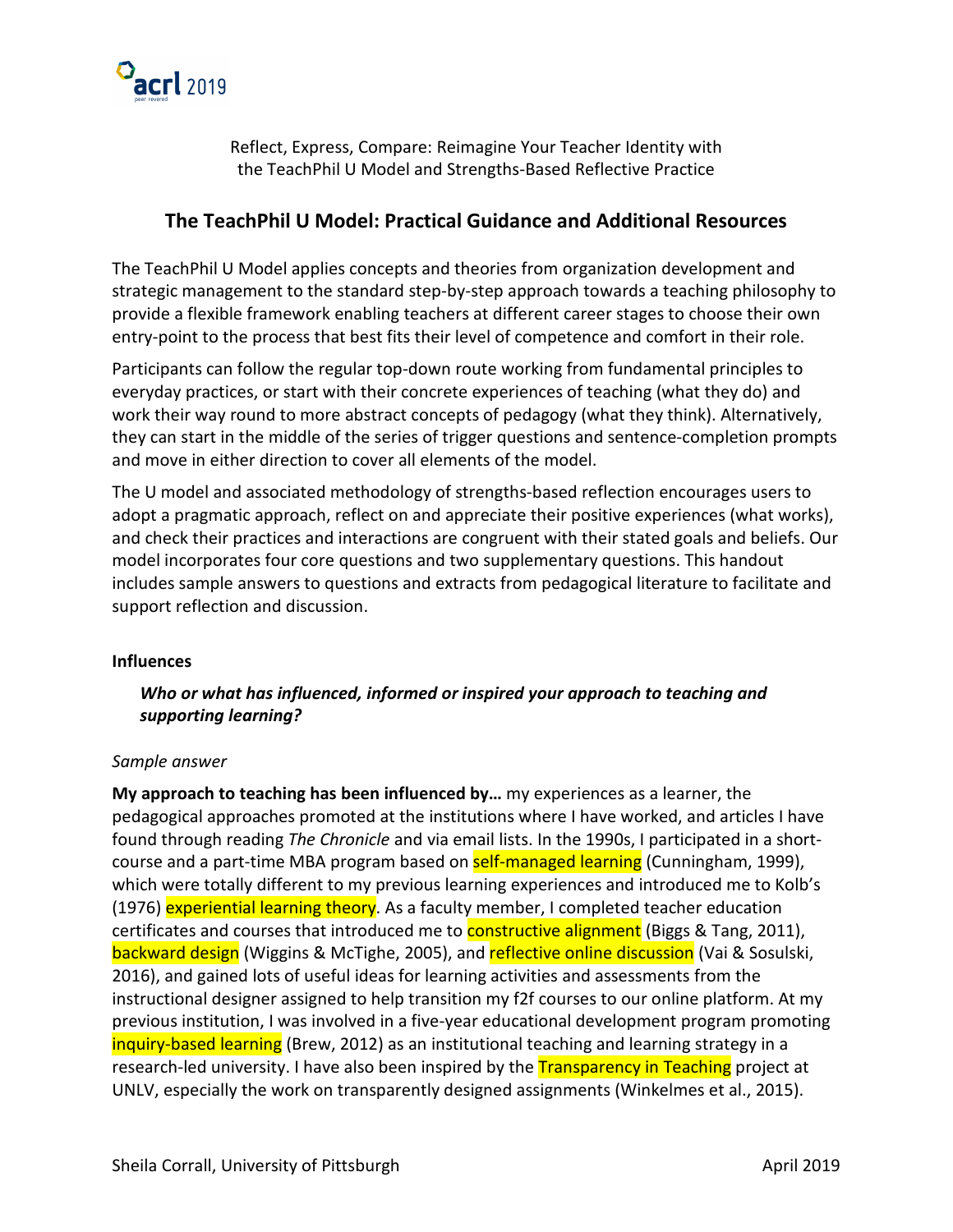## *Examples of influential books*

The organizers of the 2006 LOEX-of-the-West conference for instruction librarians invited all participants to share the titles of one or two books that have influenced their instruction activities, teaching philosophy, or meaning of education and then to briefly describe the significance of the book(s).

The resulting annotated bibliography contains 192 titles and was classified into seven genres of instruction inspiration: fundamental truths, political struggle, education technologies, learning potential, educational reform, heroic stories, and teaching tools. The seven genres were then further distilled into four major generic philosophies: vocational, applicational, political, and developmental (Brier & Lebbin, 2006).

The journal of SEDA (the UK-based professional association for educational developers and others working in centers for teaching and learning) published a list of 20 influential books in 2013 covering similar areas, including curriculum design, inclusivity, developing students' skills, assessment for learning, and technology (Brown, 2013).

## **Beliefs**

*What are your assumptions and beliefs about the processes of learning and teaching and the roles of teachers and learners? How can a teacher facilitate or intervene in the learning process to help learning occur?*

## *Sample answer*

**For me, learning occurs best when it...** starts with a learner's **personal experience**, integrates new concepts into existing mental models, is situated in the real world, and supported by explicit standards, continual practice, low-stakes assignments, and continuous constructive formative feedback. One of the first questions I ask in my MLIS Academic Libraries course (in the classroom and online discussion forum) is "Do you have any academic library experience?"

## *Examples of teacher perspectives*

Sage on the stage or guide on the side? (King, 1993)

*Five perspectives on teaching* (Pratt & Associates 1998, p. 11; Collins & Pratt, 2011)

- A transmission perspective: Delivering content
- An apprenticeship perspective: Modeling ways of being
- A developmental perspective: Cultivating ways of thinking
- A nurturing perspective: Facilitating personal agency
- A social reform perspective: Seeking a better society,

The **Teaching Perspectives Inventory (TPI)** is a popular free, web-based self-assessment tool.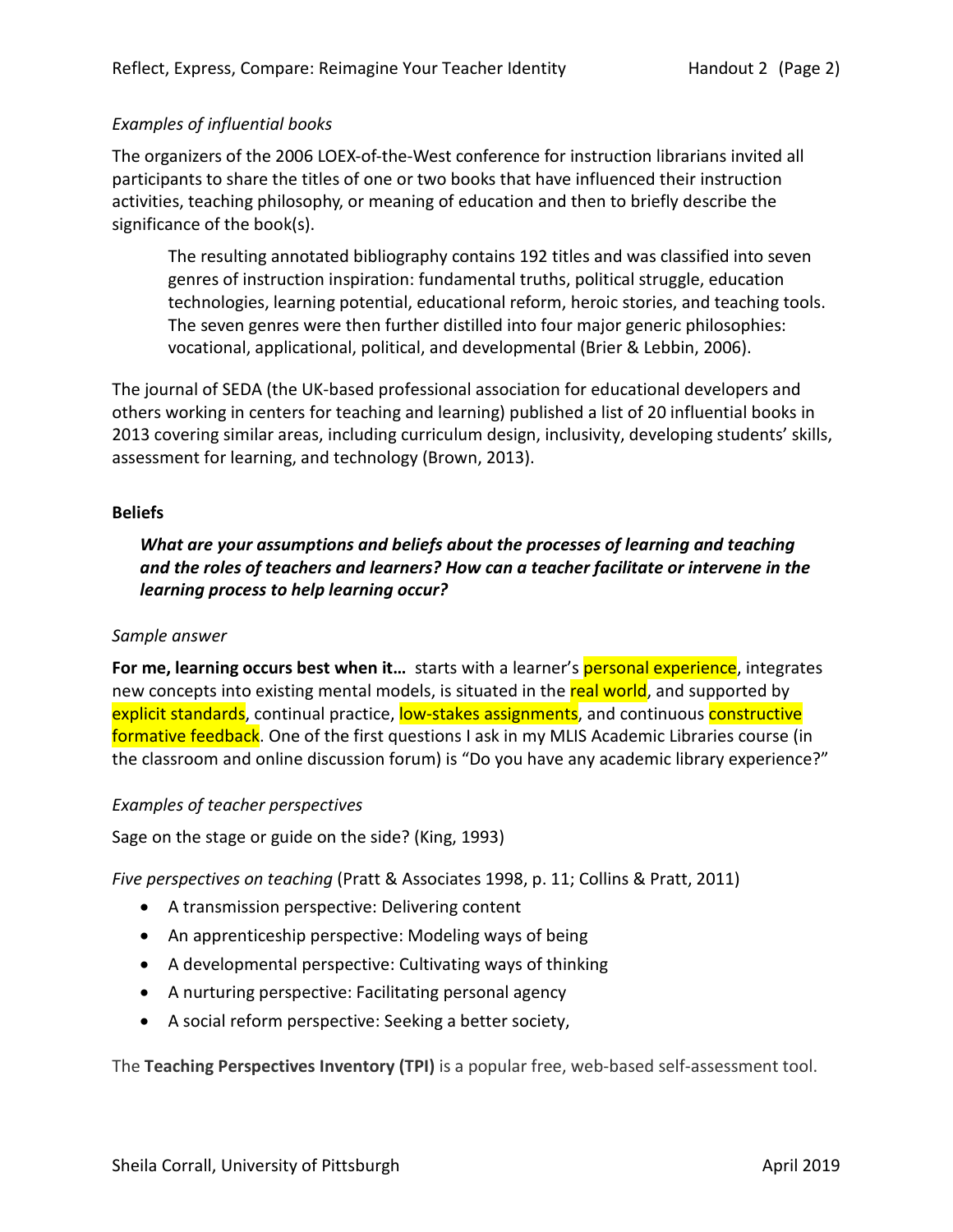The TPI provides a summary profile of your beliefs, intentions, and actions related to teaching and defines your dominant, backup and recessive perspectives as one of five types (transmission, apprenticeship, developmental, nurturing, or social reform). Based on a general model of teaching with five elements (teachers, learners, content, context, and ideals) and three key interrelationships (between teacher, learner, and content), it supports **self-reflection**, developing a teaching philosophy, and conversations about teaching.

It also "respects teaching as a personal activity that is socially mediated, culturally authorized, and historically situated", asserting there is no one best way to teach, i.e., good teaching depends on **context**. The instrument has 45 items and it automatically generates a profile you can print along with concise descriptions of the five perspectives and their different character. It is available at http://www.teachingperspectives.com/tpi/.

*Intentions and strategies for five approaches to teaching* (Trigwell & Prosser, 2004, p. 413)

|                          | <b>Strategy</b> |                             |                 |
|--------------------------|-----------------|-----------------------------|-----------------|
| Intention                | Teacher-focused | Student-teacher interaction | Student-focused |
| Information transmission |                 |                             |                 |
| Concept acquisition      |                 |                             |                 |
| Conceptual development   |                 |                             |                 |
| Conceptual change        |                 |                             |                 |

The five approaches are categorized on a spectrum (A-E), where A is an extreme version of the traditional transmission (sage-on-the stage) model and E represents the most extreme version of learner-centered approach.

*Teaching-centred or learning-centred?* (adapted from Samuelowicz & Bain, 2001, p. 306)

| Teaching/learning orientation of         | <b>Desired learning</b> | <b>Expected use of</b>    |
|------------------------------------------|-------------------------|---------------------------|
| academic teachers                        | outcomes                | knowledge                 |
| Imparting information                    | Recall of atomised      | Within subject            |
|                                          | information             |                           |
| Transmitting structured knowledge        | Reproductive            | Within subject for        |
| Providing and facilitating understanding | understanding           | future use                |
| Helping students develop expertise       | Change in ways of       | Interpretation of reality |
| Preventing misunderstandings             | thinking                |                           |
| Negotiating understanding                |                         |                           |
| Encouraging knowledge creation           |                         |                           |

## **Goals**

*What goals do you have for your students, as learners in your specific subject and more generally?*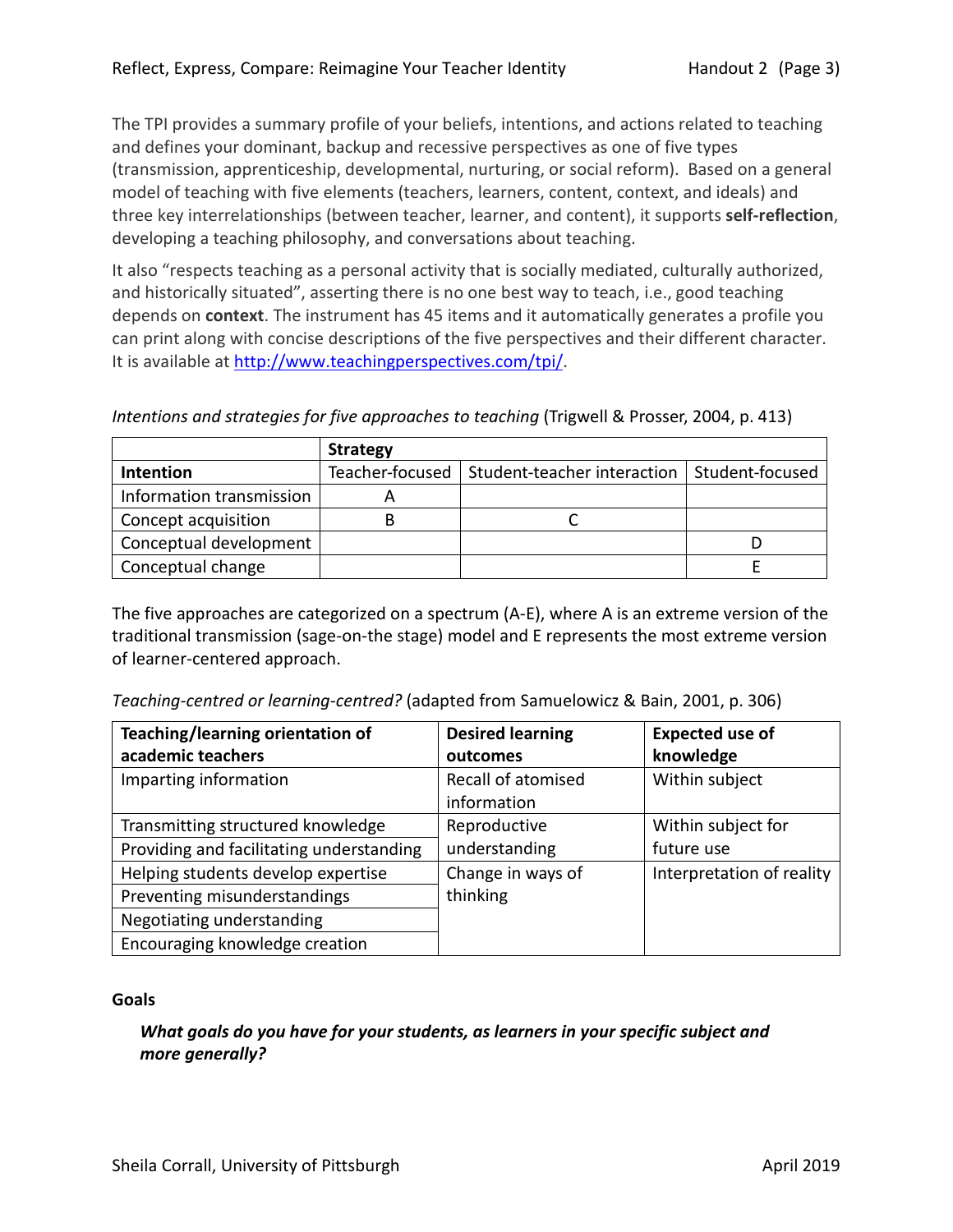## *Sample answer*

As a result of working with me, my students... acquire knowledge of libraries in higher education; develop skills in critical analysis, synthesis, and evaluation; and the abilities needed to become flexible, creative, reflective, self-aware, socially-sensitive, independent collaborative interdisciplinary evidence-based practitioner-researchers, teachers and **lifelong learners** with global perspective!

## *Types of learning goals*

"In your statement of teaching philosophy, you should not only consider what subject matter items you think students should learn, but also some of the broader issues that add value to the education students can be expected to obtain by working with you. You might also consider the question of why these goals are important" (Coppola, 2002, p. 449).

Consider also how your goals should be expressed, e.g.,

- $\triangleright$  what students should know
- $\triangleright$  what students should be able to do
- $\triangleright$  how they would use their knowledge, skills and abilities.

Coppola (2002) provides 17 questions to help you think about learning; goals; design and implementation; assessment and evaluation; and documentation and reflection when developing and writing your teaching philosophy; e.g.,

- What goals do you have for students as learners in the specific subject matter?
- What goals do you have for students as learners in your discipline and its subject field?
- What goals do you have for students as learners in general, within the liberal arts educational framework where your discipline sits?

## **Style**

## *What is your style of teaching or learning facilitation? How do you see your relationship with the learners you work with and interact with?*

#### *Sample answer*

As a teacher, I prefer to be... an authoritative source of expertise, who facilitates learning by identifying, selecting and organizing the best possible resources for learners; explaining and demonstrating key concepts/terms and core competencies; and offering *individual advice* and feedback. My style has evolved from the sage-on-the-stage style I adopted as a guest lecturer/ practitioner-teacher in the 1990s towards the guide-on-the-side model, which is best exemplified in my asynchronous online courses.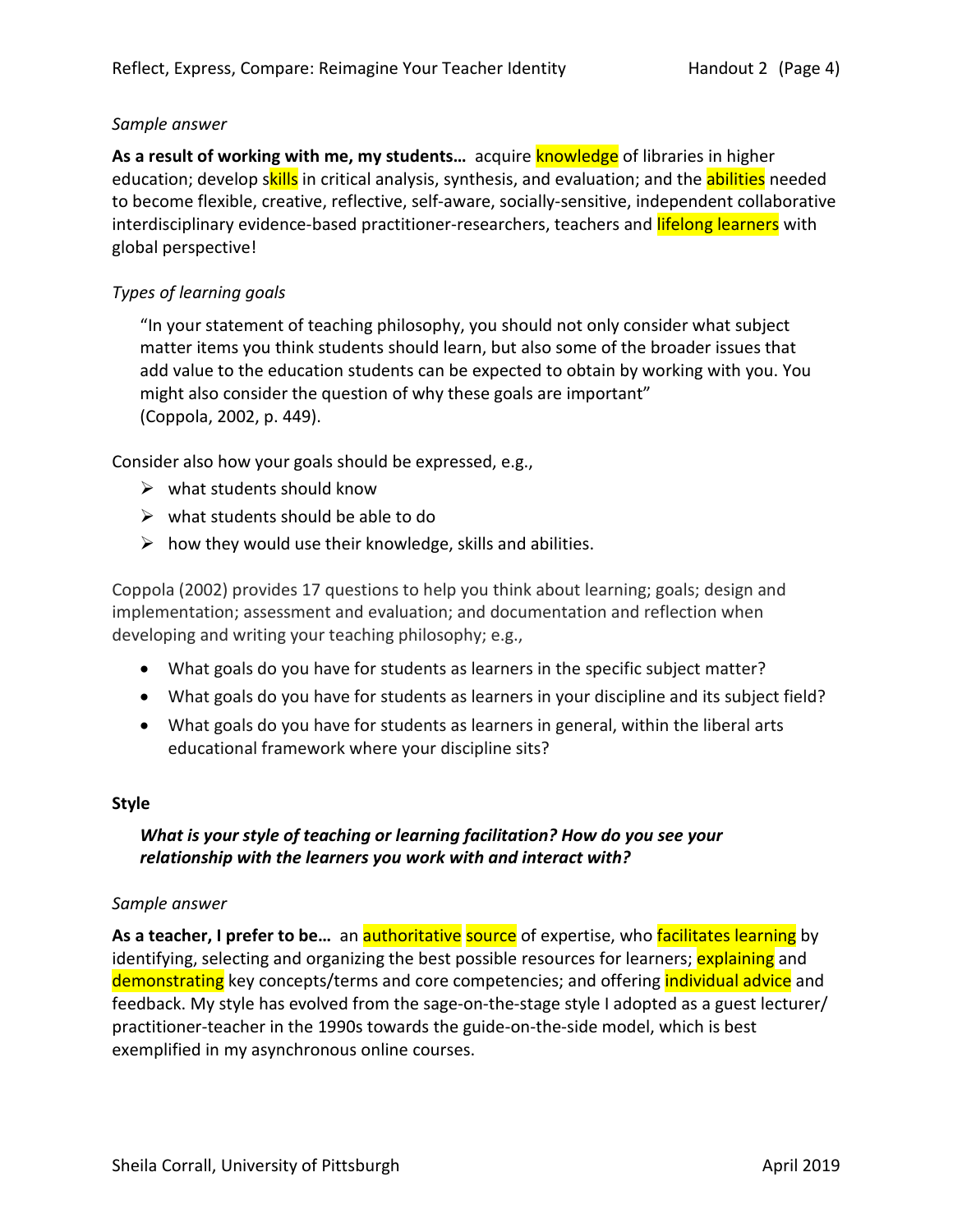Examples of educator styles

"In the midst of the multitude of educational theories, learning technologies, and institutional procedures and constraints, it is easy to lose sight of the most important thing – *teaching is above all a profound human relationship*" (Kolb et al., 2014, p. 218.)

Kolb et al. (2014) outline six propositions of **Experiential Learning Theory** (ELT), showing how ELT relates to the work of nine foundational 20th century educational scholars (John Dewey, Mary Parker Follett, Paulo Freire, William James, Carl Jung, Kurt Lewin, Jean Piaget, Carl Rogers, and Lev Vygotsky).

They present a new version of the classic Kolb experiential learning cycle, which expands the original four types of learning styles (Concrete Experience, Reflective Observation, Abstract Conceptualization, and Active Experimentation) to nine types (Initiating, Experiencing, Imagining, Reflecting, Analzying, Thinking, Deciding, Acting, and Balancing), and shows how four educator styles (Facilitator, Expert, Evaluator, and Coach) are needed at different stages of the learning process to help learners move around the cycle.

*Examples of beliefs, goals, styles, and practices associated with educator roles*  (Kolb et al., 2014, p. 222)

| Educator           | <b>Beliefs:</b>     | Goals:           | Style:           | <b>Practices:</b> |
|--------------------|---------------------|------------------|------------------|-------------------|
| role               | "Learning occurs    | "My students     | "As a teacher, I | "Instructional    |
|                    | best when"          | develop"         | prefer to be"    | forms I often use |
|                    |                     |                  |                  | include"          |
| <b>Facilitator</b> | It begins with the  | Empathy and      | Creative, warm,  | Class discussion, |
|                    | learners'           | understanding of | affirming        | journals,         |
|                    | experience          | others           |                  | personal stories  |
| <b>Expert</b>      | New concepts are    | Analytic and     | Logical,         | Lectures,         |
|                    | integrated into     | conceptual       | authoritative    | readings,         |
|                    | existing mental     | abilities        |                  | written           |
|                    | frameworks          |                  |                  | assignments       |
| <b>Evaluator</b>   | Clear standards     | Problem-solving  | Structured,      | Laboratories,     |
|                    | and feedback are    | skills           | outcome-         | graded            |
|                    | provided            |                  | oriented,        | homework          |
|                    |                     |                  | objective        | assignments       |
| Coach              | It takes place in a | Ability to work  | Applied,         | Field projects,   |
|                    | real-life context   | productively     | collaborative,   | role-plays,       |
|                    |                     | with others      | risk-taking      | simulations       |

In contrast to the vast majority of pedagogical research, Grasha (2002) discusses the dynamics of **one-on-one teaching** (such as the interactions that might occur at a library reference desk) and presents a comprehensive model mapping five teaching styles to 12 faculty roles and corresponding attitudes and behaviors.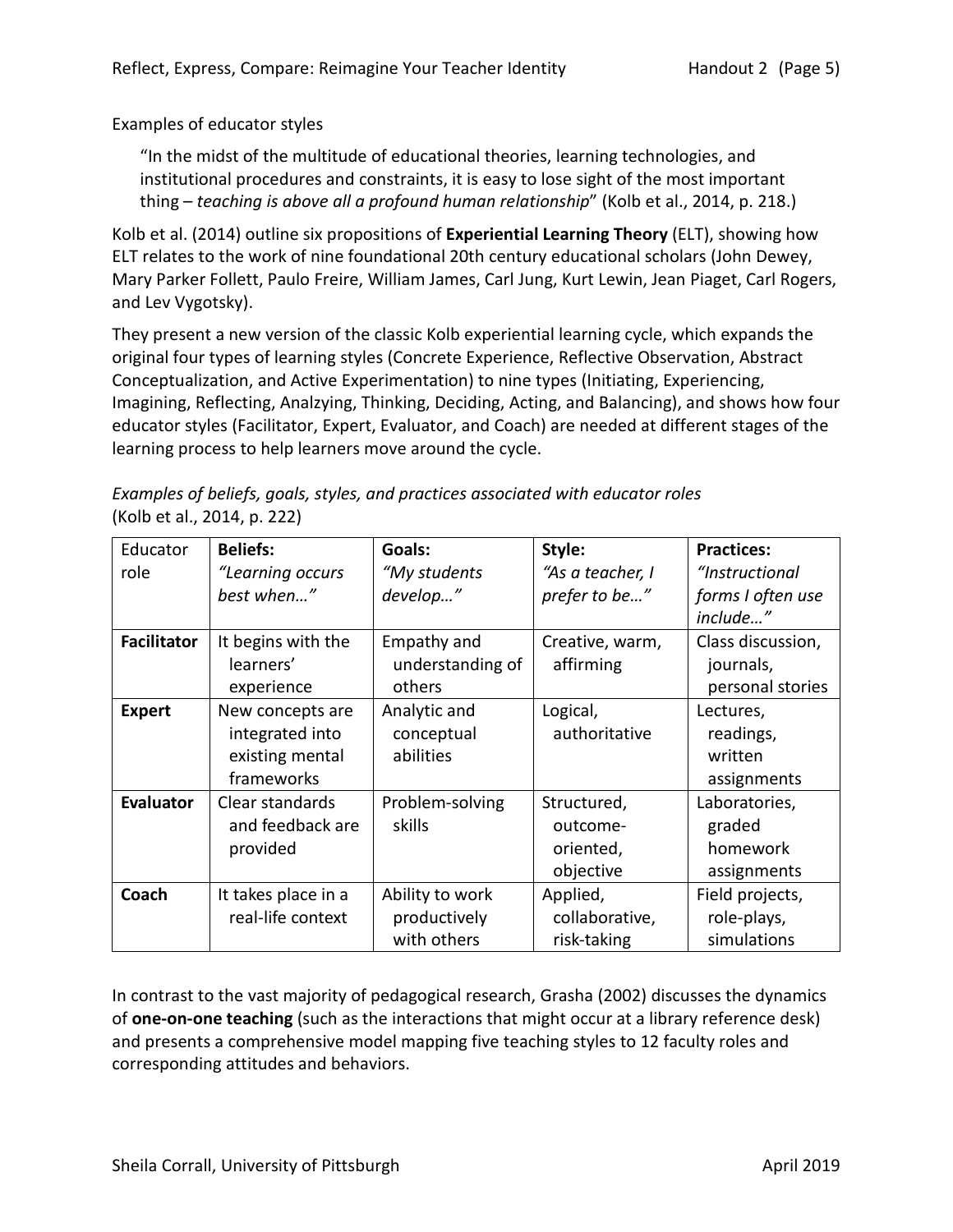*The relationship between teaching style, roles, and corresponding attitudes and behavior*  (Grasha, 2002, p. 141)

| One-on-one          |                                                   |                                                                                             |
|---------------------|---------------------------------------------------|---------------------------------------------------------------------------------------------|
| teaching<br>styles  | Major faculty roles                               | Important attitudes and behaviors                                                           |
| Expert              | Prescriptive adviser                              | Gives detailed explanations                                                                 |
|                     |                                                   | Provides succinct answers                                                                   |
|                     |                                                   | Provides details on what to do                                                              |
|                     | Questioner                                        | Questions emphasize basic knowledge and<br>comprehension of concepts                        |
|                     | Mini-lecturer                                     | Gives an overview of issues involved with a problem<br>and outlines ways to handle it       |
| Formal<br>authority | Provider of feedback<br>[evaluative/summative]    | Provides clear expectations and directs feedback to<br>expectations                         |
|                     |                                                   | Sets high standards for project or task                                                     |
|                     |                                                   | Has clear goals and objectives for task or project                                          |
|                     |                                                   | Believes in correct, acceptable, and standard ways of<br>doing things                       |
| Personal<br>model   | Coach                                             | Teaches by example                                                                          |
|                     |                                                   | Able to work alongside learner to provide guidance<br>and direction                         |
|                     | Role model                                        | Perceives self as a worthy role model to follow                                             |
|                     | Provider of feedback<br>[nonevaluative/formative] | Gives feedback that helps learner enhance skills                                            |
| Facilitator         | Provider of feedback<br>[nonevaluative/formative] | Provides feedback that helps learner enhance skills                                         |
|                     |                                                   | Uses descriptive/nonjudgmental feedback                                                     |
|                     | <b>Active listener</b>                            | Listens well to learner's concerns before making<br>interventions                           |
|                     | <b>Discussion facilitator</b>                     | Able to engage individuals in a discussion of issues                                        |
|                     |                                                   | Strives to be an encouraging and supportive teacher                                         |
|                     | Questioner [open-ended]                           | Asks broad questions designed to facilitate creative<br>and critical thinking               |
| Delegator           | Consultant                                        | Encourages appropriate autonomy independence                                                |
|                     | Resource person                                   | Directs responses and questions to immediate needs<br>of the learner                        |
|                     |                                                   | Helps learner to explore options for what to do                                             |
|                     |                                                   | Willing to delegate tasks and responsibilities                                              |
|                     |                                                   | Readily available to provide guidance, give advice, and<br>suggest other resources for help |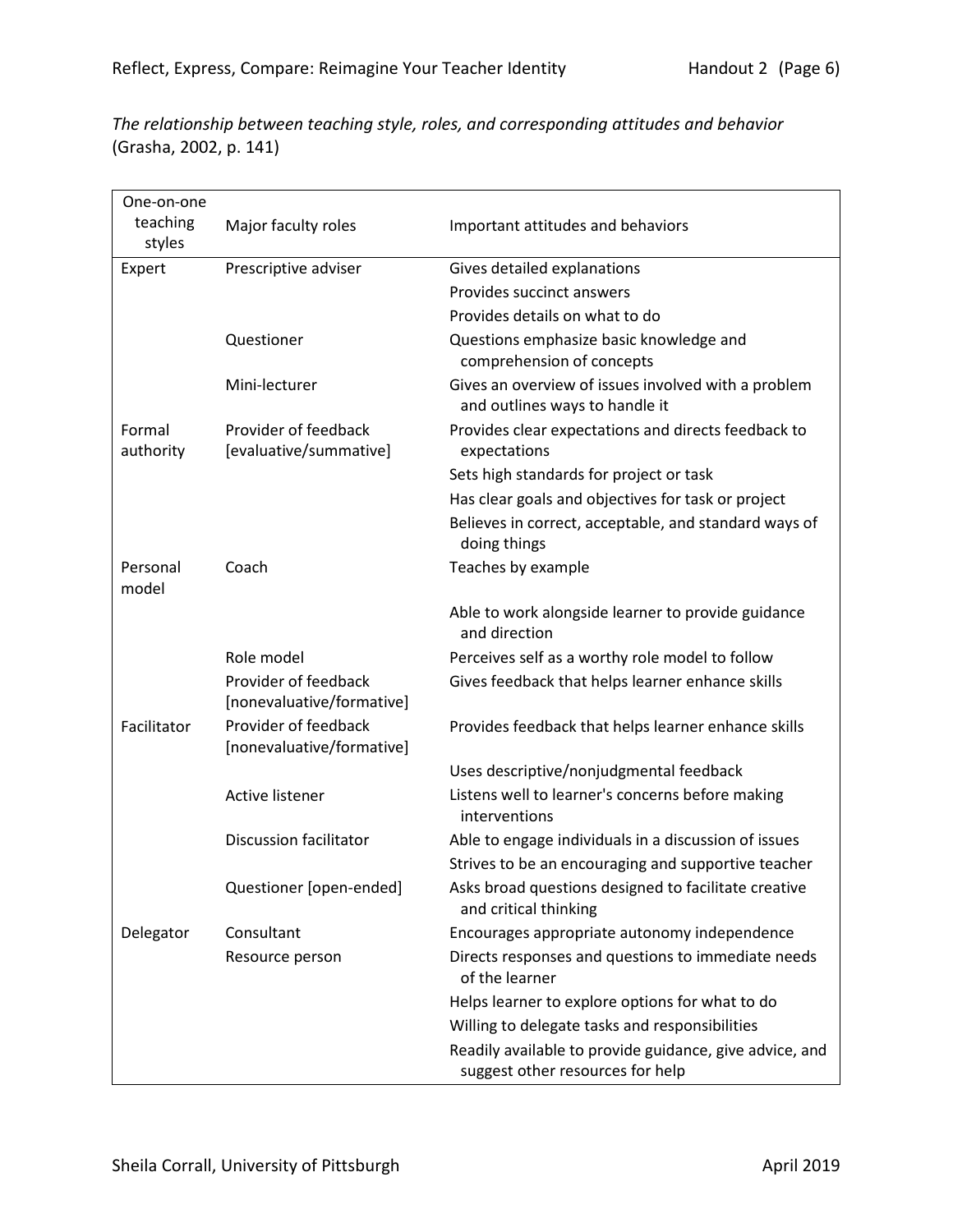## **Five factors that influence the selection of teaching style (Grasha, 2002)**

- Capability of the learner
- Interest in developing productive interpersonal relationships
- Teachers' need to control the learning task
- Learning style of the student
- Situational demands

#### **Practices**

*What are your teaching, learning, assessment and evaluation practices and methods? What methods do you use to support and assess student learning? How do you evaluate your teaching?*

#### *Sample answer*

#### **Methods I often use include…**

- readings (required and recommended)
- discussions (aligned to learning objectives)
- lectures (pre-recorded with transcripts)
- authentic assignments (scaffolded field projects)
- student opinion of teaching surveys
- group/personal communication (emails)
- end-of-term/annual reflections on teaching

I never ask my students to write essays, but try instead to design relevant meaningful tasks that require students to relate theory or models from the literature to real-world practice, and submit work in formats they might use in future professional positions (such as evaluating online resources; drafting briefing papers on hot topics; conducting onsite library assessments and interviews with practitioners; and using a standard research paper structure to provide experience in writing for publication).

*See also* the tables on pp. 5-6 for examples of instructional behaviors and practices associated with teaching styles (Grasha, 2002; Kolb et al., 2014).

#### **Metaphor**

*What metaphor could you use to describe your teaching role to someone outside the education field?*

## **A teacher is like…**

## *Examples of metaphors*

Prior work has identified five categories of metaphors used to describe the role of teacher (Oksanen, Lahdenperä & Rämö, 2018):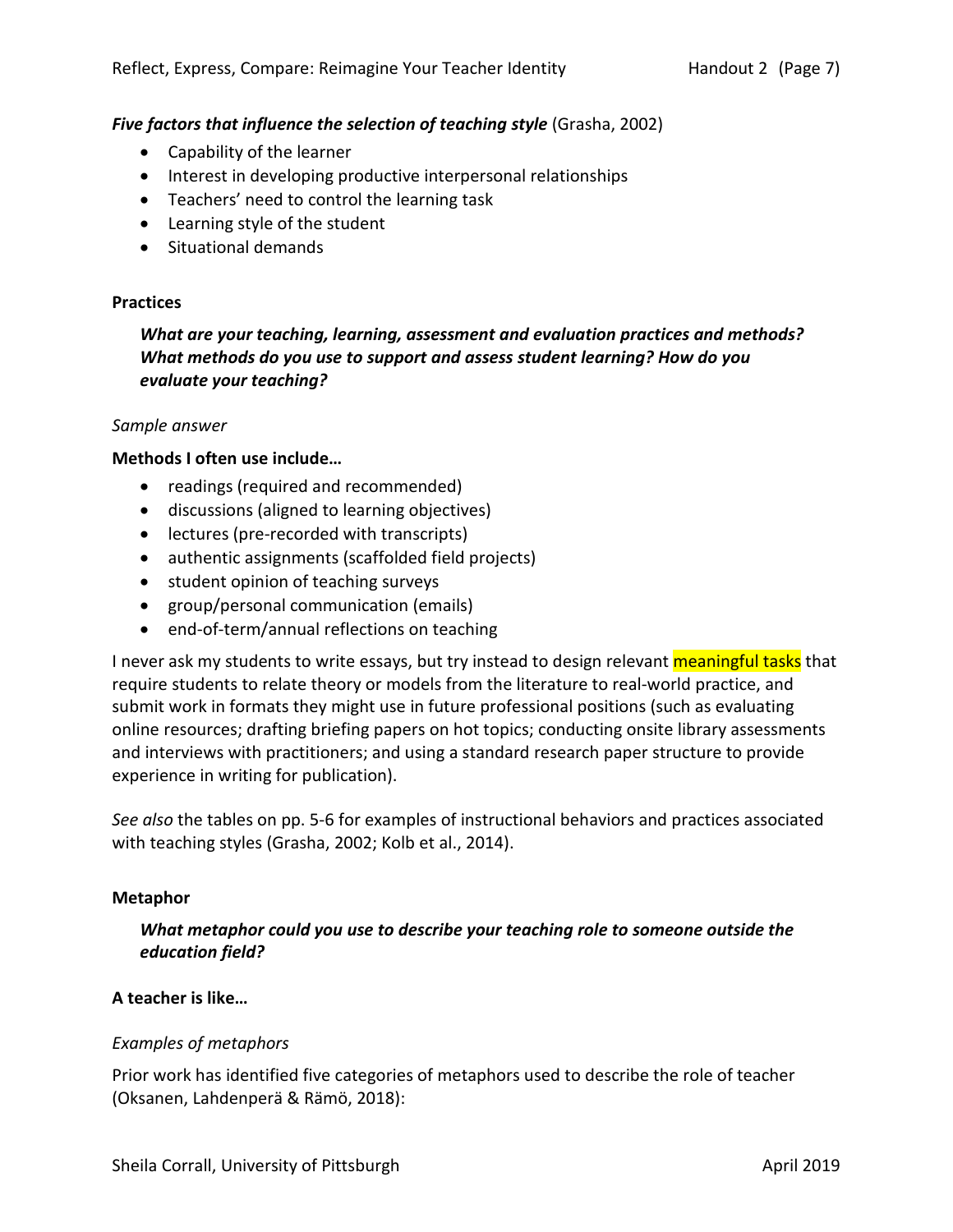*Teacher as subject expert*. The teacher has a deep knowledge base in the subject(s). Typical metaphors describe the teacher as a source of knowledge; e.g., *a book, a radio, a computer.*

*Teacher as didactics expert.* The teacher skillfully plans and manages the learning process as a person who knows how to teach specific subject-related content to support pupils' learning; e.g., *a coach, a conductor, an engine, a road map, a lighthouse*.

*Teacher as pedagogical expert.* The teacher supports the child/learner's development as a human being. Understanding of human thought, behavior and communication is an essential element in the teacher's pedagogical knowledge base; e.g., *a mother, an older brother, a tree.* 

*Self-referential metaphors.* Describe features or characteristics of the teacher's personality, with reference to the teacher's characteristics, rather than the role or task of the teacher; e.g., *a machine, a candle, a sunshine, a camel*.

*Contextual metaphors.* Describe features or characteristics of the teacher's work or work environment, or in other ways refer to characteristics of the environment; i.e., where (physically, socially, and organizationally) or in what kind of setting or environment the teacher works; e.g., *a king, an actor, a slave*.

## **References**

- Biggs, J., & Tang, C. (2011). *Teaching for quality learning at university: What the student does*  (4th ed.). Maidenhead, UK: SRHE & Open University Press.
- Brew, A. (2012). Teaching and research: New relationships and their implications for inquirybased teaching and learning in higher education. *Higher Education Research and Development, 31*(1), 101-114. doi:10.1080/0729436032000056571.
- Brier, D. J., & Lebbin, V. K. (2006). '*Ike loa*: A list of influential books shaping the instruction librarian's teaching and learning philosophy. *Reference Services Review, 34*(4), 607-643. doi:10.1108/00907320610716495.
- Brown, S. (2013). The 20 books that influenced educational developers' thinking in the last 20 years: Opinion piece. *Innovations in Education and Teaching International, 50*(4), 321- 330. doi:10.1080/14703297.2013.839388. Retrieved from https://www.tandfonline.com/doi/abs/10.1080/14703297.2013.839388
- Collins, J. B., & Pratt, D. D. (2011). The teaching perspectives inventory at 10 years and 100,000 respondents: Reliability and validity of a teacher self-report inventory. *Adult Education Quarterly, 61*(4), 358-375. doi:10.1177/0741713610392763.
- Coppola, B. P. (2002). Writing a statement of teaching philosophy: Fashioning a framework for your classroom. *Journal of College Science Teaching, 31*(7), 448-453.
- Cunningham, I. (1999). *The wisdom of strategic learning: The self-managed learning solution* (2nd ed.). Abingdon, UK; Burlington, VT: Gower.
- Grasha, A. F. (2002). The dynamics of one-on-one teaching. *College Teaching, 50*(4), 139-146. doi:10.1080/87567550209595895.
- King, A. (1993). From sage on the stage to guide on the side. *College Teaching, 41*(1), 30-35. doi:10.1080/87567555.1993.9926781.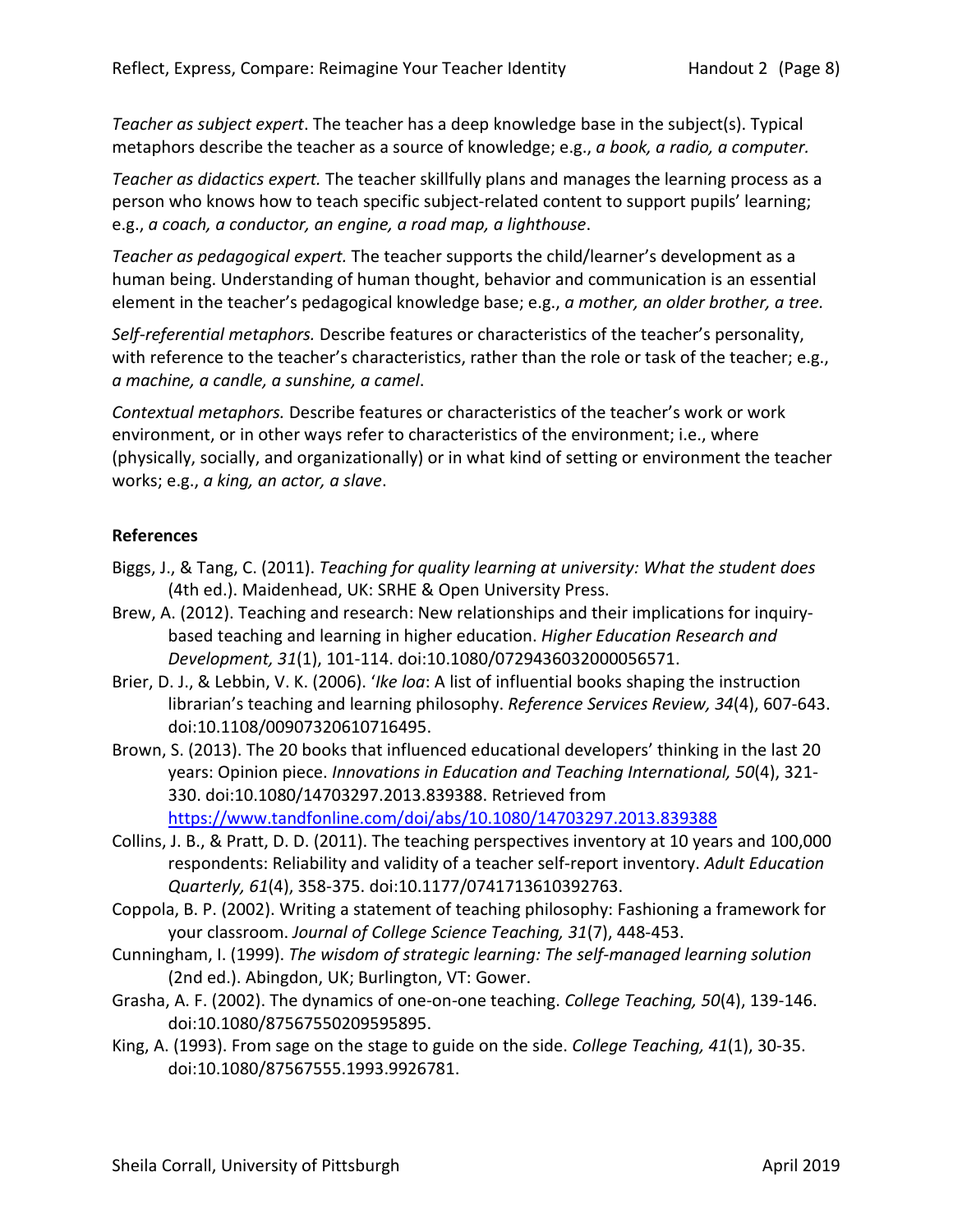- Kolb, A. Y., Kolb, D. A., Passarelli, A., & Sharma, G. (2014). On becoming an experiential educator: The educator role profile. *Simulation & Gaming, 45*(2), 204-234. doi:10.1177/1046878114534383.
- Kolb, D. A. (1976). Management and the learning process. *California Management Review, 18(*3), 21-31. doi:10.2307/41164649.
- Oksanen S., Lahdenperä J., & Rämö J. (2018) University teaching assistants' metaphors about teachers' role. In H. Palmér & J. Skott (Eds.), *Students' and teachers' values, attitudes, feelings and beliefs in mathematics classrooms: Selected Papers from the 22nd MAVI Conference* (pp. 33-42). Cham, Switzerland: Springer. doi:10.1007/978-3- 319-70244-5\_4.
- Pratt, D. D., & Associates. (1998). *Five perspectives on teaching in adult and higher education*. Malabar, FL: Krieger.
- Samuelowicz, K., & Bain, J. D. (2001). Revisiting academics' beliefs about teaching and learning. *Higher Education, 41*(3), 299-325. doi:10.1023/A:1004130031247.
- Trigwell, K., & Prosser, M. (2004). Development and use of the approaches to teaching inventory. *Educational Psychology Review, 16*(4), 409-424. doi:10.1007/s10648-004- 0007-9.
- Vai, M., & Sosulski, K. (2016). *Essentials of online course design: A standards-based guide* (2nd ed). New York: Routledge.
- Wiggins, G. P., & McTighe, J. (2005). *Understanding by design* (2nd ed.). Alexandria, VA: Association for Supervision and Curriculum Development.
- Winkelmes, M.-A., Copeland, D. E., Jorgensen, E., Sloat, A., Smedley, A., Pizor, P. … Jalene, S. (2015). Benefits (some unexpected) of transparently designed assignments. *National Teaching & Learning Forum, 24*(4), 4-7. doi:10.1002/ntlf.30029.

## **Readings on teaching philosophy statements**

- Beatty, J. E., Leigh, J. S. A., & Dean, K. L. (2009). Philosophy rediscovered: Exploring the connections between teaching philosophies, educational philosophies, and philosophy. *Journal of Management Education, 33*(1), 99-114. doi:10.1177/1052562907310557.
- Brinthaupt, T. (2014). Using a student-directed teaching philosophy statement to assess and improve one's teaching. *Journal of Faculty Development*, *28*(3), 23-27.
- Chism, N. V. N. (1998). Developing a philosophy of teaching statement. *Essays on Teaching Excellence: Toward the Best in the Academy, 9*(3), 1-6. Retrieved from http://podnetwork.org/content/uploads/V9-N3-Chism.pdf.
- Grise-Owens, E., Miller, J. J., & Owens, L. W. (2018). *Activating a teaching-learning philosophy: A practical guide for educators.* Alexandria, VA: Council on Social Work Press.
- Grundman, H. G. (2006). Writing a teaching philosophy statement. *Notices of the AMS, 53*(11), 1329-1333. Retrieved from https://www.ams.org/notices/200611/commgrundman.pdf.
- Haave, N. (2014, June 2). Six questions that will bring your teaching philosophy into focus. *Faculty Focus.* Retrieved from https://www.facultyfocus.com/articles/philosophy-ofteaching/six-questions-will-bring-teaching-philosophy-focus/.